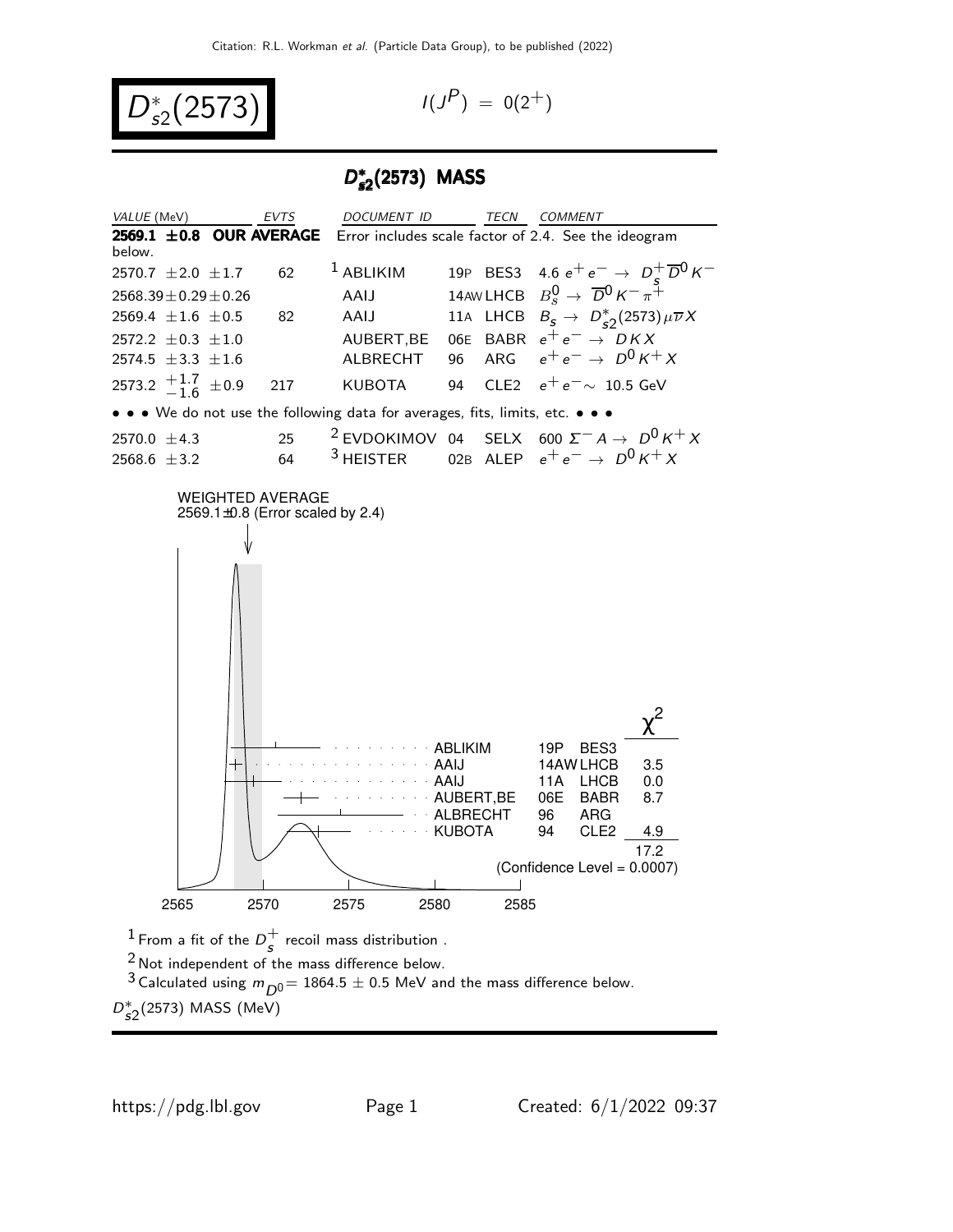$$
m_{D_{s2}^*(2573)} - m_{D^0}
$$

| <i>VALUE</i> (MeV)                            | EVTS | DOCUMENT ID                                                                   | TECN | <i>COMMENT</i>                                                           |  |  |
|-----------------------------------------------|------|-------------------------------------------------------------------------------|------|--------------------------------------------------------------------------|--|--|
| 704 $\pm 3$ $\pm 1$                           | - 64 |                                                                               |      | HEISTER 02B ALEP $e^+e^- \rightarrow D^0 K^+ X$                          |  |  |
|                                               |      | • • • We do not use the following data for averages, fits, limits, etc. • • • |      |                                                                          |  |  |
| $705.4 + 4.3$                                 |      |                                                                               |      | 25 <sup>1</sup> EVDOKIMOV 04 SELX 600 $\Sigma^- A \rightarrow D^0 K^+ X$ |  |  |
| <sup>1</sup> Systematic errors not estimated. |      |                                                                               |      |                                                                          |  |  |

### D<sup>∗</sup> \*2(2573) WIDTH

| VALUE (MeV)                                                                   | <b>EVTS</b> | <i>DOCUMENT ID</i> |    | TECN | <i>COMMENT</i>                                                                                                     |
|-------------------------------------------------------------------------------|-------------|--------------------|----|------|--------------------------------------------------------------------------------------------------------------------|
| 16.9±0.7 OUR AVERAGE                                                          |             |                    |    |      |                                                                                                                    |
| $17.2 \pm 3.6 \pm 1.1$                                                        | 62          | $1$ ABLIKIM        |    |      | 19P BES3 4.6 $e^+e^- \rightarrow D_s^+\overline{D}^0 K^-$<br>14AWLHCB $B_s^0 \rightarrow \overline{D}^0 K^- \pi^+$ |
| $16.9 \pm 0.5 \pm 0.6$                                                        |             | AAIJ               |    |      |                                                                                                                    |
| $12.1 \pm 4.5 \pm 1.6$                                                        | 82          | AAIJ               |    |      | 11A LHCB $B_s \rightarrow D_{s2}^*(2573) \mu \overline{\nu} X$                                                     |
| $27.1 \pm 0.6 \pm 5.6$                                                        |             | AUBERT, BE         |    |      | 06E BABR $e^+e^- \rightarrow D K X$                                                                                |
| $10.4 + 8.3 + 3.0$                                                            |             | <b>ALBRECHT</b>    |    |      | 96 ARG $e^+e^- \to D^0 K^+ X$                                                                                      |
| 16 $\frac{+5}{-4}$ $\pm 3$                                                    | 217         | <b>KUBOTA</b>      | 94 |      | CLE2 $e^+e^- \sim 10.5$ GeV                                                                                        |
| • • • We do not use the following data for averages, fits, limits, etc. • • • |             |                    |    |      |                                                                                                                    |
| $14 \tfrac{+9}{-6}$                                                           |             |                    |    |      | 25 <sup>2</sup> EVDOKIMOV 04 SELX 600 $\Sigma^- A \rightarrow D^0 K^+ X$                                           |
| <sup>1</sup> From a fit of the $D_s^+$ recoil mass distribution .             |             |                    |    |      |                                                                                                                    |

<sup>2</sup> Systematic errors not estimated.

# D\*  $D_{s2}^*(2573)^+$  DECAY MODES

 $D_{s2}^*(2573)^-$  modes are charge conjugates of the modes below.

|            | Mode                                                                           | Fraction $(\Gamma_i/\Gamma)$ |
|------------|--------------------------------------------------------------------------------|------------------------------|
| $\Gamma_1$ | $D^0 K^+$                                                                      | seen                         |
|            | $\overline{1}_2^{\circ}$ $D^*(2007)^0 K^+$                                     | not seen                     |
|            |                                                                                | seen                         |
|            | $\begin{matrix} 1 & 0 & 0 \\ 0 & 0 & 0 \\ 0 & 0 & 0 \\ 0 & 0 & 0 \end{matrix}$ | seen                         |

# D<sup>∗</sup>  $D_{s2}^*(2573)^+$  BRANCHING RATIOS

| $\Gamma(D^0K^+)/\Gamma_{\rm total}$       |             |                    |    |                  |     | $\Gamma_1/\Gamma$      |
|-------------------------------------------|-------------|--------------------|----|------------------|-----|------------------------|
| <i>VALUE</i>                              | <b>EVTS</b> | DOCUMENT ID        |    | TECN             | CHG | COMMENT                |
| seen                                      | 217         | KUBOTA             | 94 | C1F2             | $+$ | $e^+e^- \sim 10.5$ GeV |
| $\Gamma(D^*(2007)^0 K^+)/\Gamma(D^0 K^+)$ |             |                    |    |                  |     | $\Gamma_2/\Gamma_1$    |
| <b>VALUE</b>                              | $CL\%$      | <b>DOCUMENT ID</b> |    | TECN             | CHG | COMMENT                |
| < 0.33                                    | 90          | KUBOTA             | 94 | CLE <sub>2</sub> |     | $e^+e^- \sim 10.5$ GeV |